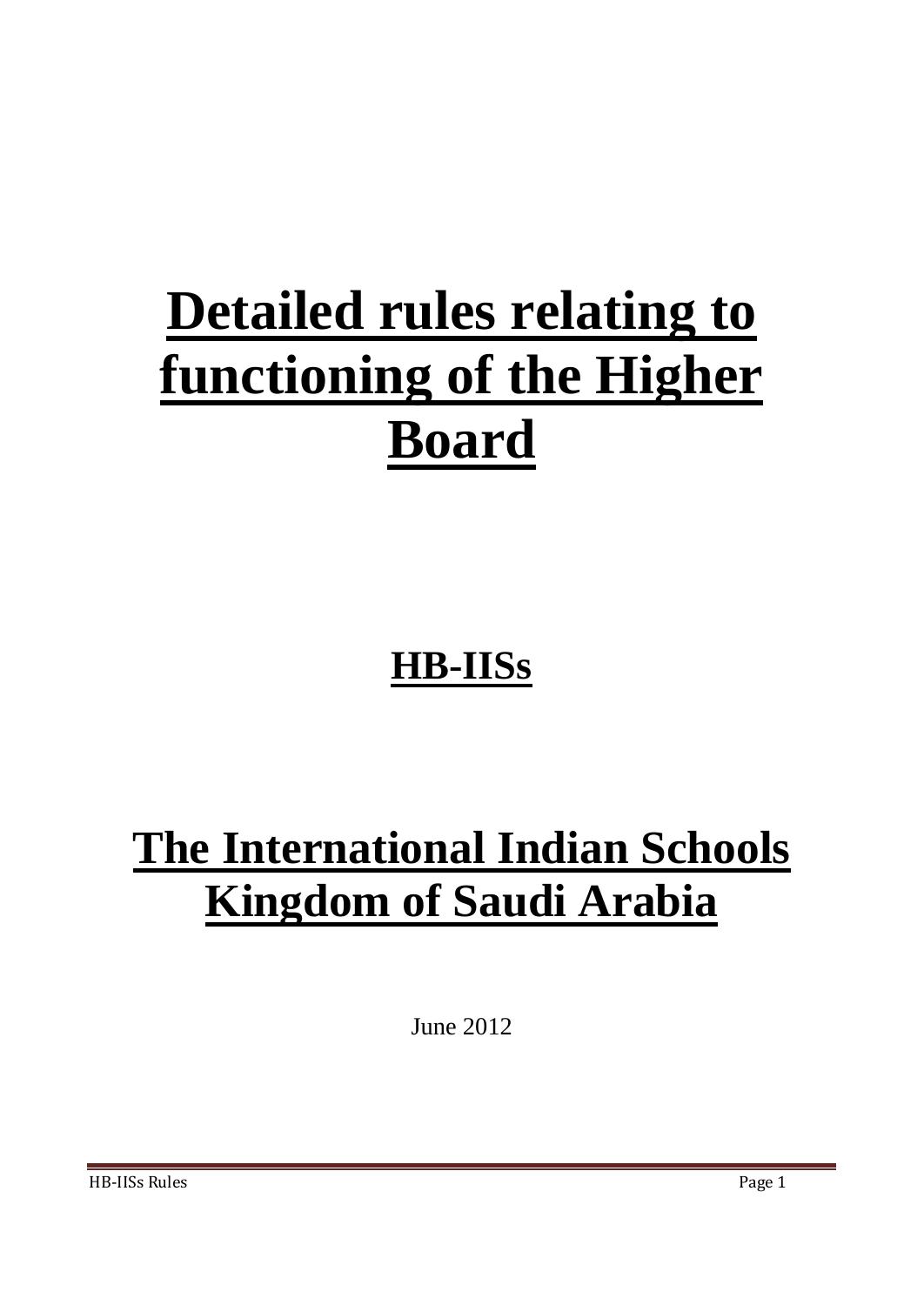### **List of Contents**

| 2. Functions, Duties & Responsibilities of the Higher Board5 - 7 |  |
|------------------------------------------------------------------|--|
|                                                                  |  |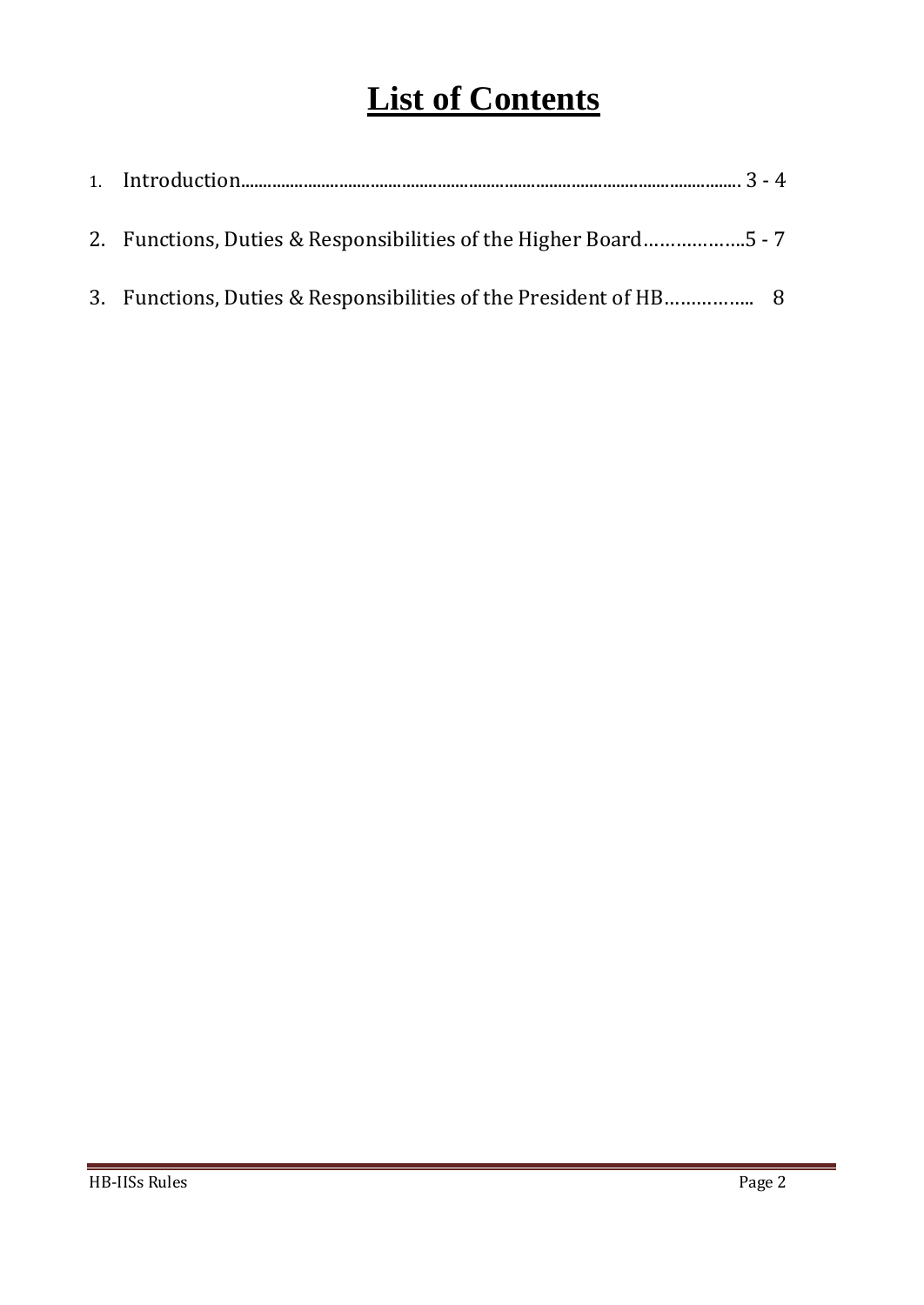#### **1. Introduction**

As per the Charter of International Indian Schools in the Kingdom of Saudi Arabia there shall be a Higher Board (HB) to monitor the functions of all the International India Schools (IISs) in the Kingdom. The Board will be made up of the following:

- a) All Chairmen of the elected Managing Committees (MC) of the International Indian Schools, as members. In absence of an MC, the school's Principal will officiate as the HB member.
- b) An expert (Indian national) in the field of education, as member.
- c) An expert (Indian national) in the field of finance, as member.
- d) An expert (Indian national) in the field of administration as Member.
- e) A representative of the Ministry of Education ("Ministry"), Kingdom of Saudi Arabia.
- f) A representative of the Embassy of India, Riyadh ("Embassy"), not below the rank of Second Secretary, as Observer**.**

The above-mentioned three Indian experts will be nominated as the Members of the Higher Board with the coordination and consultations between the Ministry and the Embassy. The President of the Higher Board will be selected by the Patron from amongst the three nominated experts. The term of the HB will be for 3 years.

It is imperative that the HB members are not associated with any other schools in or outside of the Kingdom in any consultative capacity, which may be deemed as conflict of interest. In such a case, the HB member shall step down from the position or relinquish his association with any other institution with immediate effect and a confirmation to this effect be sent to the Patron.

The HB shall meet routinely once in three (3) months or any time in case of emergency and shall submit minutes of the meetings, reports if any, decisions and recommendations in respect of each International Indian School in the Kingdom to the Department of Education under whose jurisdiction the School is located, Directorate General of Education (Ministry of Foreign Education), Riyadh, and the Embassy of India for their consideration.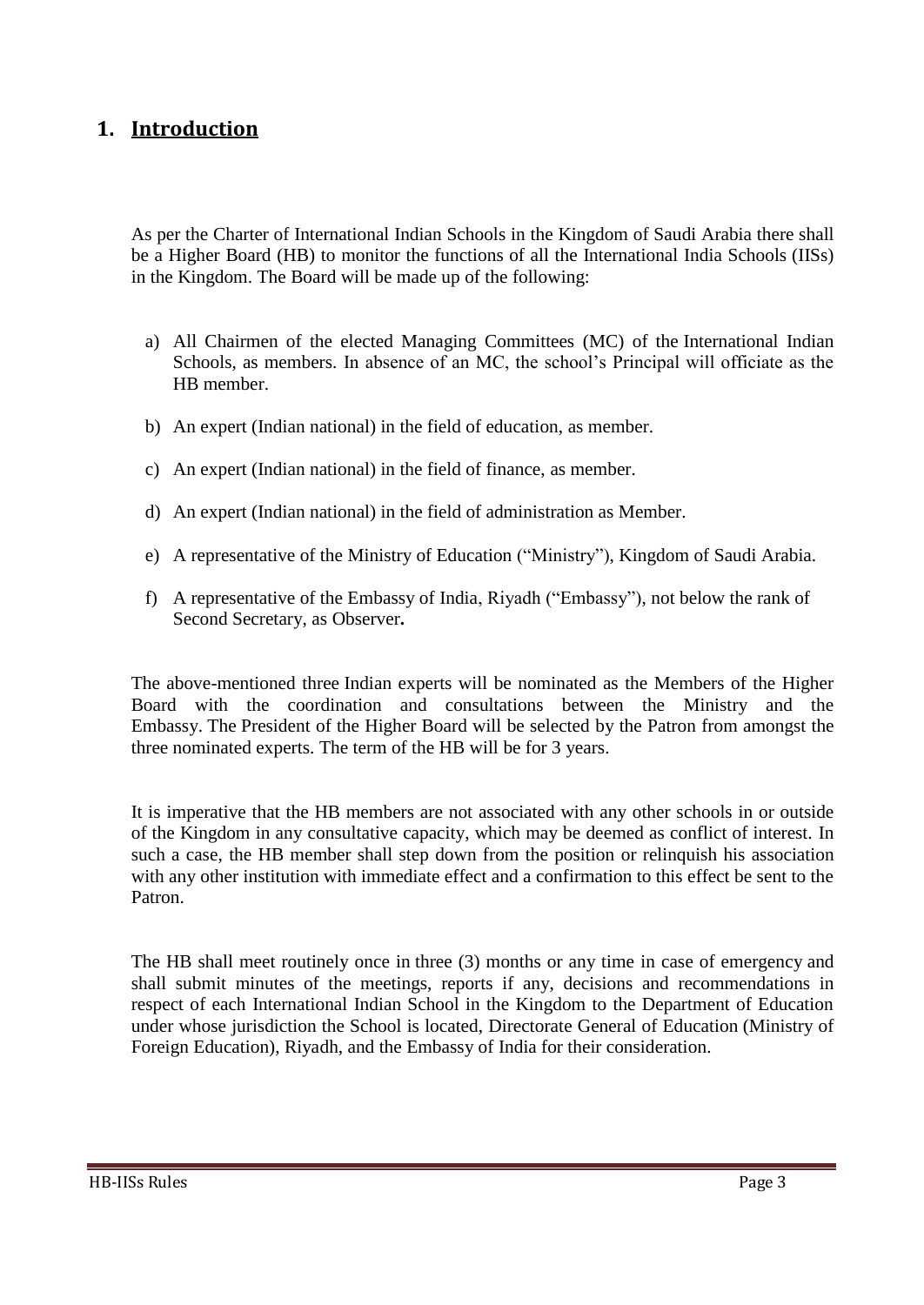All the Members of the Higher Board shall have the right to cast a vote. The decisions and the recommendations will be taken through majority vote. In case of a tie, the President of the HB will have a casting vote in addition to his initial vote.

The Agenda items should be invited from all HB meeting attendees (as per Charter) at least 2 weeks in advance of the Meeting. These should include brief notes on the subject and points for consideration. Individual Chairmen of Schools should confirm while forwarding the Agenda items relating to their schools that they have emanated from the deliberations of their respective MCs. The Agenda items along with the agenda notes should be collated and circulated to all mentioned in the Charter by the Member-Secretary (Principal& HOI) of the School hosting the HB Meeting at least one week ahead of the Meeting.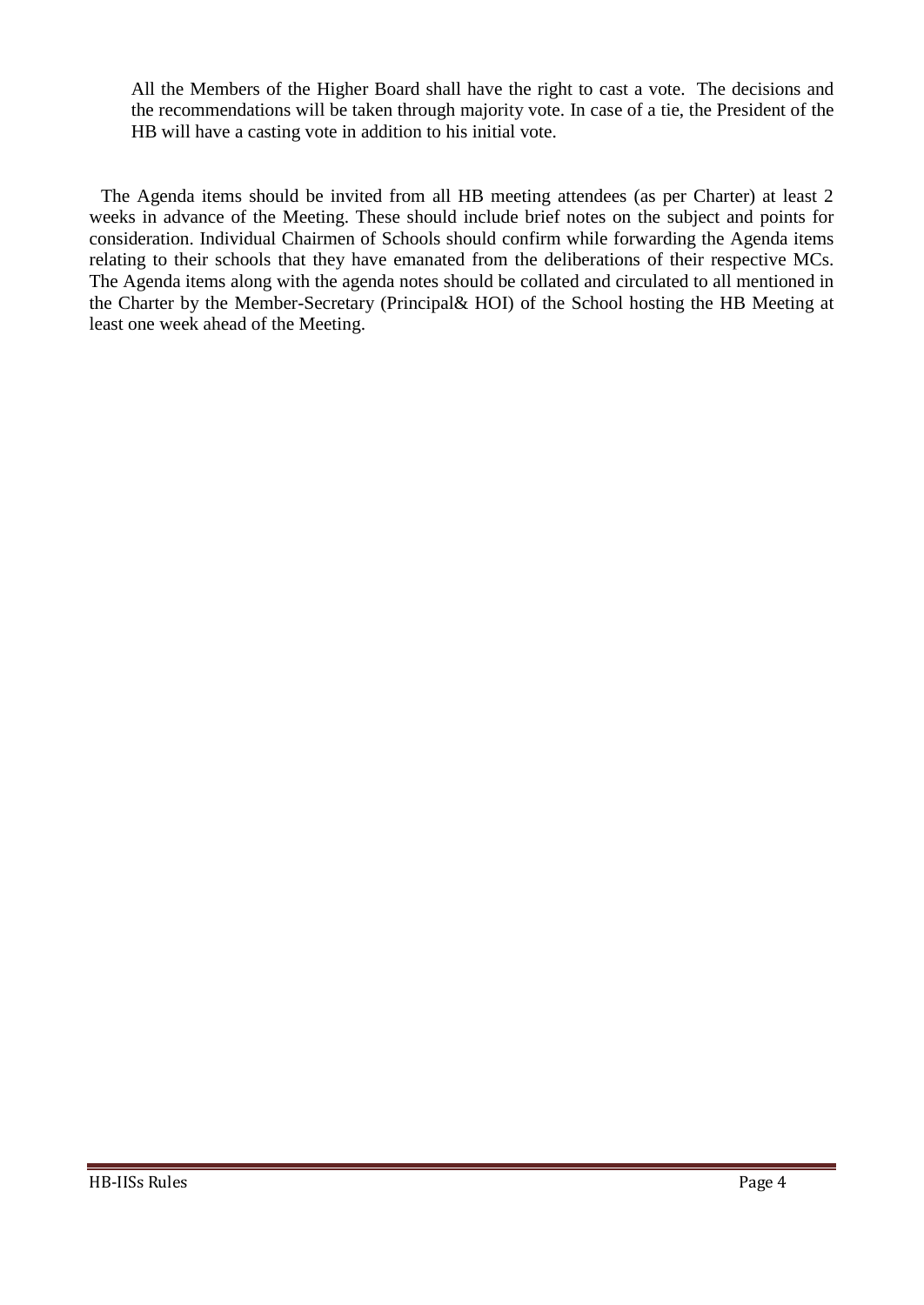#### **2. Functions, Duties & Responsibilities of the Higher Board**

The Higher Board to monitor the International Indian Schools in the Kingdom

#### **2.1. The recommendations of the Managing Committee in respect of the following matters shall be submitted to the Higher Board for its final approval.**

- 2.1.1 Renting/ purchase of all lands, moveable and immoveable properties for the **School**
- 2.1.2 Construction of permanent structures
- 2.1.3 All contracts exceeding one year
- 2.1.4 All non-recurring expenditure exceeding SR. 20,000.
- 2.1.5 Disposal of school properties valued at SR. 10,000 or above.
- 2.1.6 Interaction with Saudi and Government of India organizations or departments.
	- 2.1.7 Appointment/ renewal of contract/ termination of all School staff of the rank of the Head of the Institution, Principal, Vice-Principal, Director (Administration Officer, Finance Officer)/ Registrar shall be conducted in accordance with the provisions of the approved Recruitment Procedure and Unified Service Rules. Written consent will be sought from the Department of Education under whose jurisdiction the School is located, with a copy to the Embassy's Observer and after receiving the consent the decision of the HB on appointment will be final and binding.
- 2.1.8 Creation/ termination of posts in the school
- 2.1.9 Revision of School fees and salary scales
- 2.1.10 Improvements to the curriculum as recommended by CBSE
- 2.1.11 Budget for every academic year
- 2.1.12 Audited financial statements of the completed academic year

#### **2.2. Whenever the need arises, the Higher Board will have the right to evaluate the functioning of:**

- 2.2.1. The Managing Committee and its Chairman
- 2.2.2. The Head of the Institution/ Principal /Director (Administration Officer, Finance Officer) the Vice- Principal and the Registrar
- 2.2.3. Individual Members of the Managing Committee.
- 2.2.4. The Higher Board may recommend removal of the Chairman / individual Members / termination of the whole Managing Committee without completing its tenure, to the Director General of Education under whose jurisdiction the School is located, for approval in the following situations.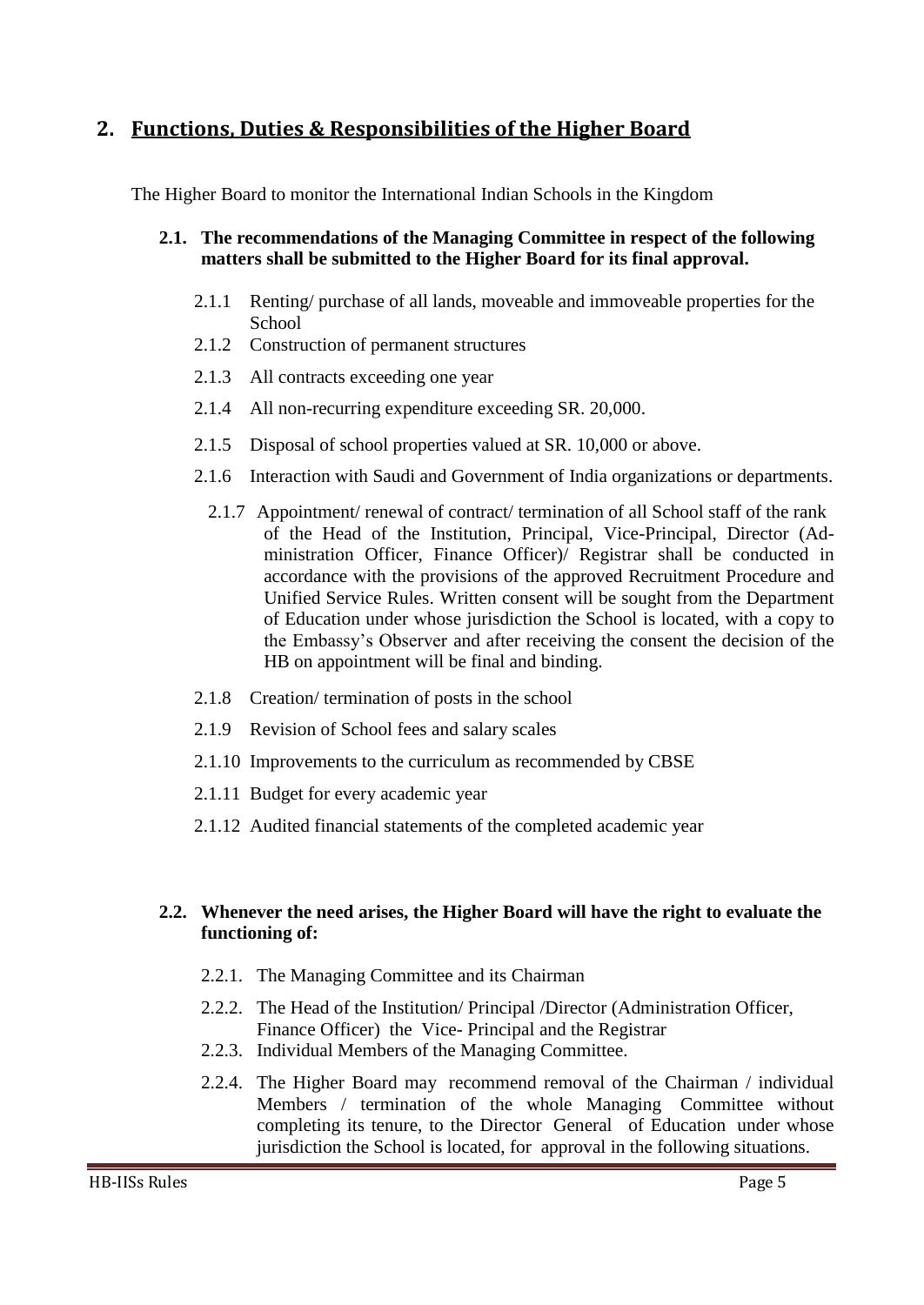- 2.2.4.1 If the Board is satisfied of their being incompetent to continue as Chairman/ Member/ Members of the Managing Committee.
- 2.2.4.2 If deep differences emerge amongst the Members of the Managing Committee leading to infighting, and continued impediments in the functioning of the Managing Committee.
- 2.2.4.3 If the sponsor of a Member sends a letter withdrawing his permission given to the Member to continue as Member of the Committee.
- 2.2.4.4 If a Member is convicted in a court of law resulting in his arrest or imprisonment.
- 2.2.4.5 If a Member leaves the Kingdom on final exit.
- 2.2.4.6 If a Member is transferred to a place outside the city where the school is located.
- 2.2.4.7 If it is found that the terms & conditions applicable on the Members at the time of their candidature were not followed and implemented in his case.
- 2.2.4.8 If it is found that the information provided by him at the time of his candidature for the Managing Committee was incorrect.
- 2.2.4.9 If his son/ daughter ceases to be a student of the School
- 2.2.4.10 If he remains absent in four consecutive general/ emergency meetings of the Committee without giving valid reasons.
- 2.2.4.11 Resignation of more than one third (1/3rd) of the members of the Managing Committee or in case certain committee members working in concert have been found guilty of gross misconduct, nepotism, corruption or violating CBSE or Saudi Arabian laws, rules and regulations.
- 2.2.4.12 Recommendation of on the termination of the whole Managing Committee without completing its tenure has to be approved by the Patron as well as Minister of Education, Kingdom of Saudi Arabia
- 2.2.5. In the event of the termination of the Managing Committee, alternate arrangements shall be made by the Higher Board in consultation and coordination with the Observers, Department of Education under whose jurisdiction the School is located, and the Embassy of India, to oversee the management of the school by appointing either:
	- 1. A caretaker committee from the existing Managing Committee; or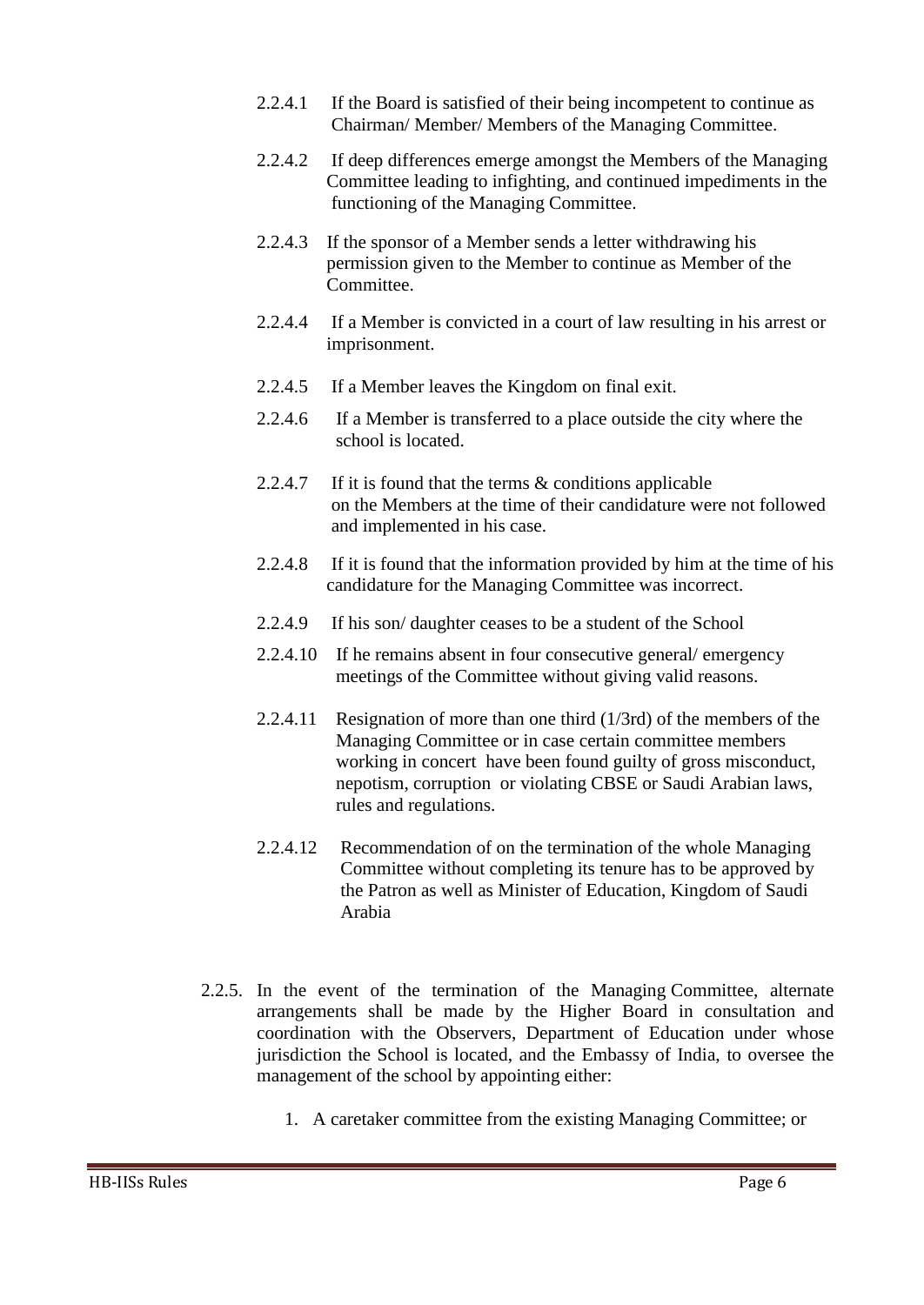- 2. An ad-hoc committee with three members from among the Parents of the pupils of the School to be selected by the Higher Board, or
- 3. A Joint Committee consisting of the above-mentioned two Committees with the approval of the Director of Education under whose jurisdiction the School is located.
- 2.3. The caretaker/ ad-hoc**/** joint committee shall function till arrangements to elect the new Managing Committee are made in coordination with the Embassy of India, Riyadh and the Ministry of Education in the Kingdom. However, the period to reconstitute the new Managing Committee shall not exceed one month, after which the Managing Committee shall be elected by following the prescribed electoral process.
- 2.4. The Patron may request any higher board member to sit in any of the school MC meetings.